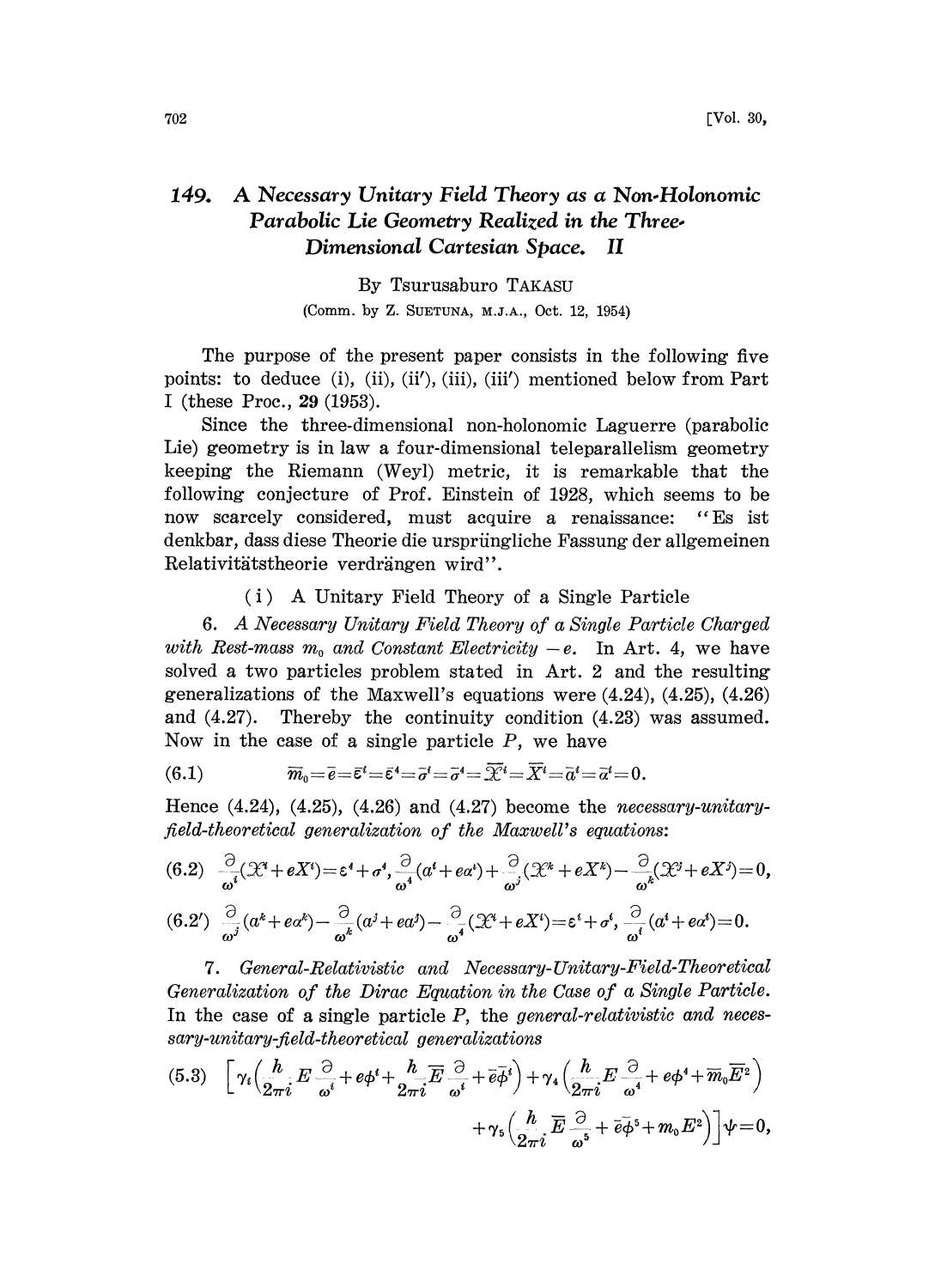No. 8] A Necessary Unitary Field Theory as <sup>a</sup> Non-Holonomic etc. <sup>703</sup>

(7.1) 
$$
\left[\gamma_i\left(\frac{h}{2\pi i}E\frac{\partial}{\omega^i}+e\phi^i+\frac{h}{2\pi i}\overline{E}\frac{\partial}{\omega^i}+\overline{e}\,\overline{\phi}^i\right)\right] + \gamma_5\left[\frac{h}{2\pi i}E\frac{\partial}{\omega^5}+e\phi^5+\frac{h}{2\pi i}\overline{E}\frac{\partial}{\omega^5}+\overline{e}\,\overline{\phi}\right)\right]\psi=0
$$

of the Dirac equation become

(7.2) 
$$
\left[\gamma_t\left(\frac{h}{2\pi i}E\frac{\partial}{\omega^t}+e\phi^t\right)+\gamma_5m_0E^2\right]\psi=0,
$$

(7.3) 
$$
\left[\gamma_i\left(\frac{h}{2\pi i}E\frac{\partial}{\omega^i}+e\phi^i\right)+\gamma_5\left(\frac{h}{2\pi i}E\frac{\partial}{\omega^5}+e\phi^5\right)\right]\psi=0,
$$

(7.4) 
$$
\psi \equiv -\gamma_4 \gamma_i ( \mathcal{X}^i + e X^i ) + \sum \gamma_j \gamma_k ( a^i + e \alpha^i ).
$$

8. General-Relativistic and Necessary-Unitary-Field-Theoretical Generalization of the Schrödinger Equation in the Case of a Single Particle. In the case of a single particle  $P$ , the general-relativistic and necessary-unitary-field-theoretical generalizations

(8.1) 
$$
\left[ \left( \frac{h}{2\pi i} E \frac{\partial}{\omega^i} + e \phi^i + \frac{h}{2\pi i} \overline{E} \frac{\partial}{\omega^i} + \overline{e} \overline{\phi}^i \right)^2 - \left( \frac{h}{2\pi i} E \frac{\partial}{\omega^i} + e \phi^i + \overline{m}_0 \overline{E}^2 \right)^2 + \left( \frac{h}{2\pi i} \overline{E} \frac{\partial}{\omega^5} + \overline{e} \overline{\phi}^5 + m_0 E^2 \right)^2 \right] \psi = 0,
$$

(8.2) 
$$
\left[ \left( \frac{h}{2\pi i} E \frac{\partial}{\omega^i} + e \phi^i + \frac{h}{2\pi i} \overline{E} \frac{\partial}{\omega^i} + \overline{e} \overline{\phi}^i \right)^2 - \left( \frac{h}{2\pi i} E \frac{\partial}{\omega^i} + e \phi^i + \frac{h}{2\pi i} \overline{E} \frac{\partial}{\omega^i} + \overline{e} \overline{\phi}^i \right)^2 + \left( \frac{h}{2\pi i} E \frac{\partial}{\omega^5} + e \phi^5 + \frac{h}{2\pi i} \overline{E} \frac{\partial}{\omega^5} + \overline{e} \overline{\phi}^5 \right)^2 \right] \psi = 0
$$

become

(8.3) 
$$
\left[\left(\frac{h}{2\pi i}E\frac{\partial}{\omega^i}+e\phi^i\right)^2+(m_0E^2)^2\right]\psi=0,
$$

$$
(8.4) \qquad \left[ \left( \frac{h}{2\pi i} E \frac{\partial}{\omega^i} + e \phi^i \right)^2 - \left( \frac{h}{2\pi i} E \frac{\partial}{\omega^i} + e \phi^i \right)^2 + \left( \frac{h}{2\pi i} E \frac{\partial}{\omega^i} + e \phi^i \right)^2 \right] \psi = 0.
$$

(ii) An Exact Gravitational  $(ii')$  An Electromagnetic Wave Theory of Two Particles

## 9. Gravitational Wave Theories

A. S. Eddington  $\lceil 1 \rceil$ <sup>1</sup> Prof. A. Einstein [4] has given an approximative wave theory of gravity within the general relativity. teleparallelism geometry.

10. Problem Formulation. Consider two particles O and P charged with constant

<sup>1)</sup> The ciphers in the square brackets refer throughout this paper to the References at the end of this paper.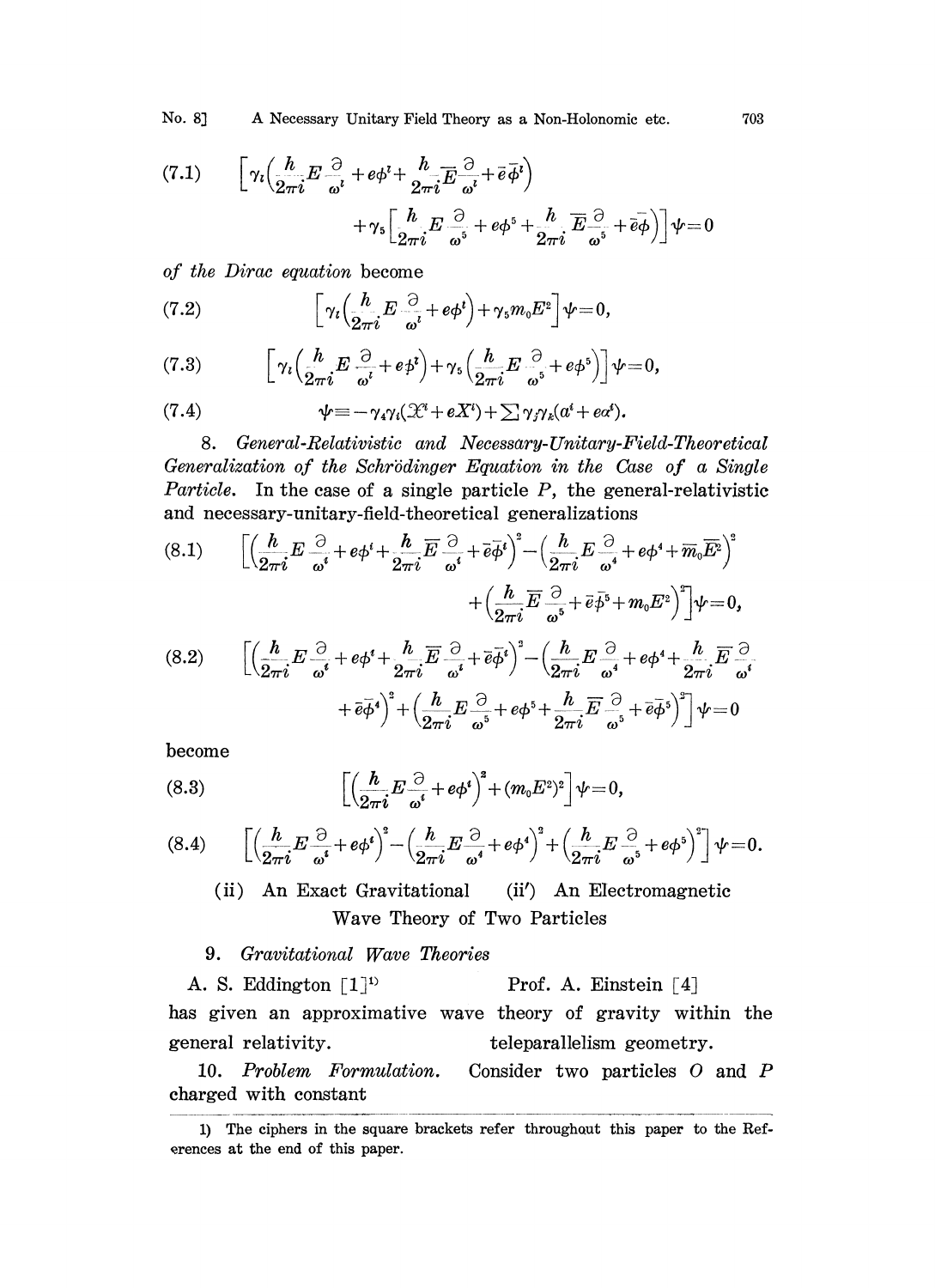rest-masses  $\overline{m}_0$  and  $m_0$  electricity  $-\overline{e}$  and  $-e$ respectively, which move relative to each other. Then both O and  $P$  emit gravitational  $P$  emit electromagnetic energy radially in such a manner that the action is non-holonomic, the energy levels being spherical. The law of motion is required. Solution. Introducing our conditions:

(10.1) 
$$
\begin{cases} \phi^i = 0, & \phi^i = 0, \ \phi^5 = 0, \ \phi^5 = 0, \ -\phi^4 = 0, \ \bar{\phi}^5 = 0, \\ \bar{\phi}^i = 0, & \bar{\phi}^5 = 0, \ \bar{B}\phi^5 = 0, \ \bar{\phi}^5 = 0, \ \bar{B}\phi^5 = 0, \ \bar{\phi}^5 = 0, \ \bar{B}\phi^5 = 0, \ \bar{B}\phi^5 = 0, \ \bar{B}\phi^5 = 0, \ \bar{B}\phi^5 = 0, \ \bar{B}\phi^5 = 0, \ \bar{B}\phi^5 = 0, \ \bar{B}\phi^5 = 0, \ \bar{B}\phi^5 = 0, \ \bar{B}\phi^5 = 0, \ \bar{B}\phi^5 = 0, \ \bar{B}\phi^5 = 0, \ \bar{B}\phi^5 = 0, \ \bar{B}\phi^5 = 0, \ \bar{B}\phi^5 = 0, \ \bar{B}\phi^5 = 0, \ \bar{B}\phi^5 = 0, \ \bar{B}\phi^5 = 0, \ \bar{B}\phi^5 = 0, \ \bar{B}\phi^5 = 0, \ \bar{B}\phi^5 = 0, \ \bar{B}\phi^5 = 0, \ \bar{B}\phi^5 = 0, \ \bar{B}\phi^5 = 0, \ \bar{B}\phi^5 = 0, \ \bar{B}\phi^5 = 0, \ \bar{B}\phi^5 = 0, \ \bar{B}\phi^5 = 0, \ \bar{B}\phi^5 = 0, \ \bar{B}\phi^5 = 0, \ \bar{B}\phi^5 = 0, \ \bar{B}\phi^5 = 0, \ \bar{B}\phi^5 = 0, \ \bar{B}\phi^5 = 0, \ \bar{B}\phi^5 = 0, \ \bar{B}\phi^5 = 0, \ \bar{B}\phi^5 = 0, \ \bar{B}\phi^5 = 0, \ \bar{B}\phi^5 = 0, \ \bar{B}\phi^5 = 0, \ \bar{B}\phi^5 = 0, \ \bar{B}\phi^5 = 0, \ \bar{B}\phi^5 = 0, \ \bar{B}\phi^5 = 0, \ \bar{B}\phi^5 = 0, \ \bar{B}\phi^5 = 0, \ \bar{B}\phi^5 = 0, \ \bar{B}\phi^5 = 0, \ \bar{B}\phi
$$

Introducing these values into  $(mE+\overline{m}\overline{E})$ -times of (10.5)  $-i\gamma_5\omega^5/dt = \gamma_i\omega^i/dt,$ 

(10.6) 
$$
\gamma_i (Ep^i + \overline{E}\overline{p}^i) + \gamma_i (\overline{E}\overline{p}^i + \overline{e}\overline{\phi}^i) \quad \gamma_i (Ep^i + e\phi^i + \overline{E}\overline{p}^i + \overline{e}\overline{\phi}^i) + \gamma_i (Ep^i
$$
  
=  $-i\gamma_5 (Ep^5 + e\phi^5), \qquad + e\phi^4) = -i\gamma_5 (\overline{E}\overline{p}^5 + \overline{e}\overline{\phi}^5),$ 

which becomes

$$
(10.7) \tEP + e\Psi + \overline{E}\overline{P} + \overline{e}\overline{\Psi} = 0
$$

for

(10.8) 
$$
\begin{cases} \gamma_i p^i + i \gamma_5 p^5 = P, \gamma_i \overline{p}^i + \gamma_4 \overline{p}^4 = \overline{P}, \\ i \gamma_5 \phi^5 = \overline{\psi}, \gamma_4 \overline{\phi} \overline{p}^4 = \overline{\overline{\psi}}. \end{cases} \begin{cases} \gamma_i p^i + \gamma_4 p^4 = P, \gamma_i \overline{p}^i + i \gamma_5 \overline{p}^5 = \overline{P}, \\ \gamma_i \phi^i + \gamma_4 \phi^4 = \overline{\psi}, \gamma_i \overline{\phi}^i + i \gamma_5 \overline{\phi}^5 = \overline{\overline{\psi}}. \end{cases}
$$
 Applying the operator (4.17) to (10.7), we obtain

(10.9) 
$$
2\gamma_5 \frac{\partial}{\omega^5} (EP + e\overline{\Psi} + \overline{E}\overline{P} + \overline{e}\overline{\Psi}) = \frac{\partial}{\omega^i} (Ep^i + e\phi^i + \overline{E}\overline{p}^i + \overline{e}\overline{\phi}^i)
$$

$$
- \gamma_4 \gamma_i ( \mathcal{X}^4 + eX^i + \overline{\mathcal{X}}^4 + \overline{e}\overline{X}^i ) + \sum \gamma_j \gamma_k (a^i + e\alpha^i + \overline{a}^i + \overline{e}\overline{\alpha}^i)
$$

$$
+ 2i \frac{\partial}{\omega^5} (Ep^5 + ep^5 + \overline{E}\overline{p}^5 + \overline{e}\overline{\phi}^5) = 0.
$$

In the present case, we have

(10.10) 
$$
\mathcal{X}^{i} = \frac{\partial (Ep^{i})}{\omega^{i}}, \qquad \mathcal{X}^{i} = \frac{\partial (Ep^{i})}{\omega^{i}} + \frac{\partial (Ep^{i})}{\omega^{i}} = 0,
$$
  
(10.11) 
$$
\overline{\mathcal{X}}^{i} = i \frac{\partial (\overline{Ep^{i}})}{\omega^{i}}, \qquad \overline{\mathcal{X}}^{i} = \frac{\partial (\overline{Ep^{i}})}{\omega^{i}} + i \frac{\partial (\overline{Ep^{i}})}{\omega^{i}} = 0,
$$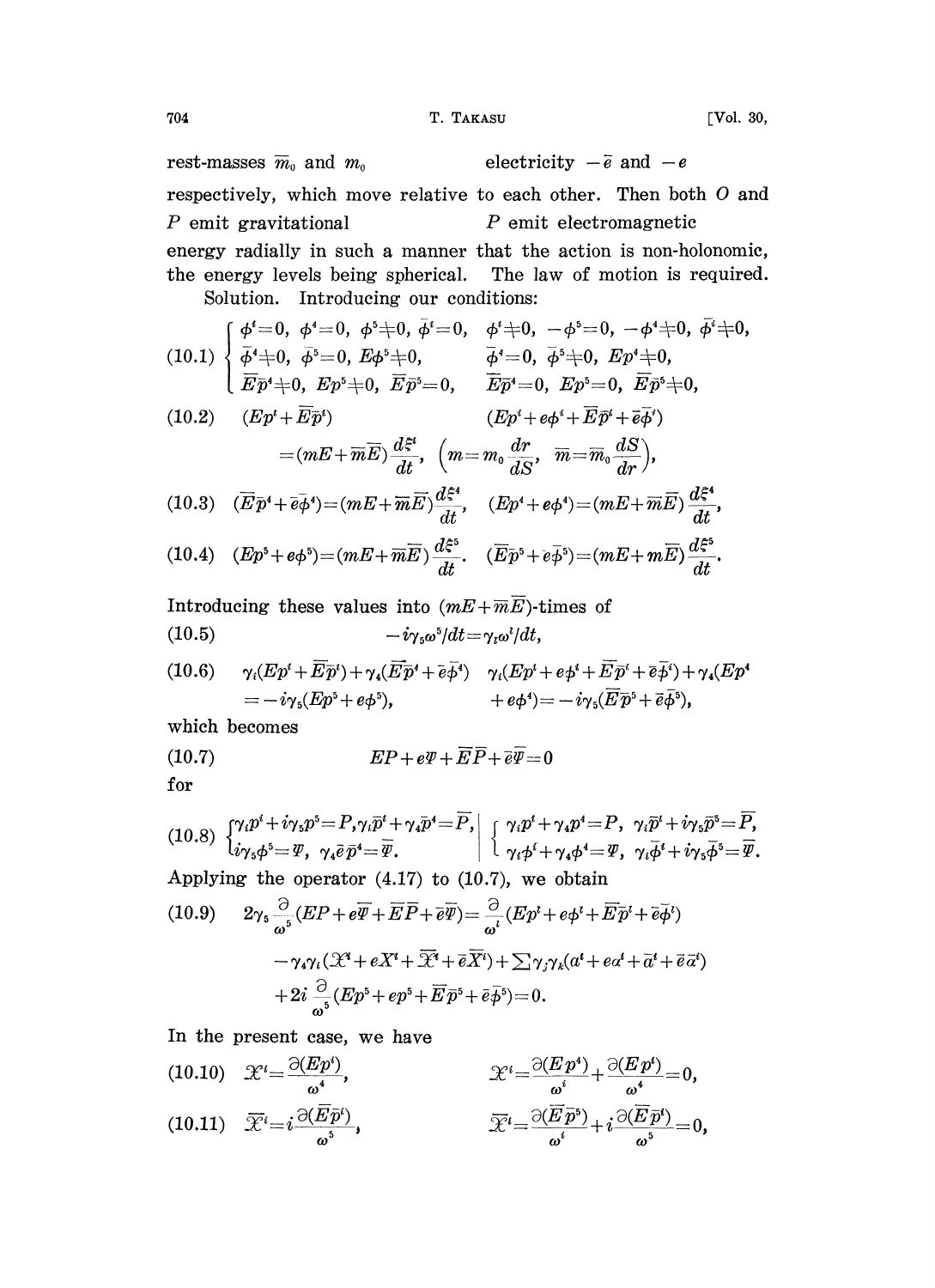No. 8] A Necessary Unitary Field Theory as a Non-Holonomic etc. 705

(10.12) 
$$
a^{i} = \frac{\partial (E p^{i})}{\omega^{j}} - \frac{\partial (E p^{j})}{\omega^{k}},
$$
  
\n(10.13)  $\bar{a}^{t} = \frac{\partial (\overline{E} \overline{p}^{k})}{\omega^{j}} - \frac{\partial (\overline{E} \overline{p}^{j})}{\omega^{k}},$   
\n(10.14)  $X^{i} = 0$ ,  $\overline{X}^{i} = 0$ ,  
\n(10.15)  $\mathcal{X}^{i} = \frac{\partial (E p^{i})}{\omega^{i}}$ ,  $\overline{\mathcal{X}}^{i} = i \frac{\partial (\overline{E} \overline{p}^{j})}{\omega^{k}}$ ,  
\n(10.16)  $a^{i} = 0$ ,  $\overline{a}^{i} = 0$   
\n(10.17)  $\mathcal{X}^{i} = \frac{\partial (E p^{i})}{\omega^{i}}$ ,  $\overline{\mathcal{X}}^{i} = i \frac{\partial (\overline{E} \overline{p}^{i})}{\omega^{i}}$ ,  
\n(10.18)  $a^{i} = 0$ ,  $\overline{a}^{i} = 0$   
\n(10.19)  $a^{i} = 0$ ,  $\overline{a}^{i} = 0$   
\n(10.10)  $a^{i} = 0$ ,  $\overline{a}^{i} = 0$   
\n(10.11)  $a^{i} = \frac{\partial}{a^{i}} - \frac{\partial}{a^{i}} \overline{a}^{i}$ ,  $\overline{a}^{i} = \frac{\partial}{a^{j}} - \frac{\partial}{a^{j}} \overline{a}^{i}$ 

and (10.9):

(10.17)  
\n
$$
2\gamma_5 \frac{\partial}{\omega^5} (EP + e\overline{\psi} + \overline{E}\overline{P} + \overline{e}\overline{\psi})
$$
\n
$$
= \frac{\partial}{\omega^i} (Ep^i + \overline{E}\overline{p}^i + \overline{e}\overline{\phi}^i)
$$
\n
$$
- \gamma_4 \gamma_i (\mathcal{X}^i + \overline{\mathcal{X}}^i) + \sum \gamma_j \gamma_k (a^i + \overline{a}^i)
$$
\n
$$
+ 2i \frac{\partial}{\omega^5} (Ep^5 + ep^5) = 0.
$$
\n
$$
+ 2i \frac{\partial}{\omega^5} (Ep^5 + ep^5) = 0.
$$

Inrodueing the continuity condition

$$
(10.18) \frac{\partial}{\omega^{i}} (Ep^{i} + \overline{E} \overline{p}^{i}) + \frac{\partial}{\omega^{i}} (Ep^{i} + ep^{i}) + \frac{\partial}{\omega^{i}} (\overline{E} \overline{p}^{i} + \overline{e} \overline{\phi}^{i}) + \frac{\partial}{\omega^{i}} (\overline{E} \overline{p}^{i} + \overline{e} \overline{\phi}^{i}) + 2i \frac{\partial}{\omega^{i}} (Ep^{i} + e\phi^{i}) = 0 + 2i \frac{\partial}{\omega^{i}} (\overline{E} p^{i} + \overline{e} \overline{\phi}^{i}) = 0
$$

and then applying the operator (4.17) to (10.18) once more, we obtain the generalized Maxwell's equations

(10.19) 
$$
\frac{\partial}{\omega^{i}}(\mathcal{X}^{i} + \overline{\mathcal{X}}^{i}) = \varepsilon^{4} + \overline{\varepsilon}^{4},
$$

$$
(10.20) 
$$
\frac{\partial}{\omega^{i}}(a^{i} + \overline{a}^{i}) + \frac{\partial}{\omega^{j}}(\mathcal{X}^{k} + \overline{\mathcal{X}}^{k})
$$

$$
- \frac{\partial}{\omega^{k}}(\mathcal{X}^{j} + \overline{\mathcal{X}}^{j}) = 0,
$$

$$
(10.21) 
$$
\frac{\partial}{\omega^{j}}(a^{k} + \overline{a}^{k}) - \frac{\partial}{\omega^{i}}(a^{j} + \overline{a}^{j})
$$

$$
- \frac{\partial}{\omega^{i}}(\mathcal{X}^{i} + \overline{\mathcal{X}}^{j}) = 0,
$$

$$
- \frac{\partial}{\omega^{k}}(\mathcal{X}^{i} + \overline{\mathcal{X}}^{i}) = \varepsilon^{i}
$$

$$
- \frac{\partial}{\omega^{i}}(a^{k} + \overline{a}^{k}) - \frac{\partial}{\omega^{i}}(a^{j} + \overline{a}^{j})
$$

$$
- \frac{\partial}{\omega^{k}}(\mathcal{X}^{i} + \overline{\mathcal{X}}^{i}) = \varepsilon^{i} + \overline{\varepsilon}^{i},
$$

$$
- \frac{\partial}{\omega^{i}}(a^{k} + \overline{a}^{k}) = 0
$$

$$
= \frac{\partial}{\omega^{i}}(a^{k} + \overline{a}^{k}) = 0
$$

$$
= \frac{\partial}{\omega^{i}}(e^{i} + \overline{e}^{k}) = 0
$$
$$
$$

for the two particles  $O$  and  $P$ .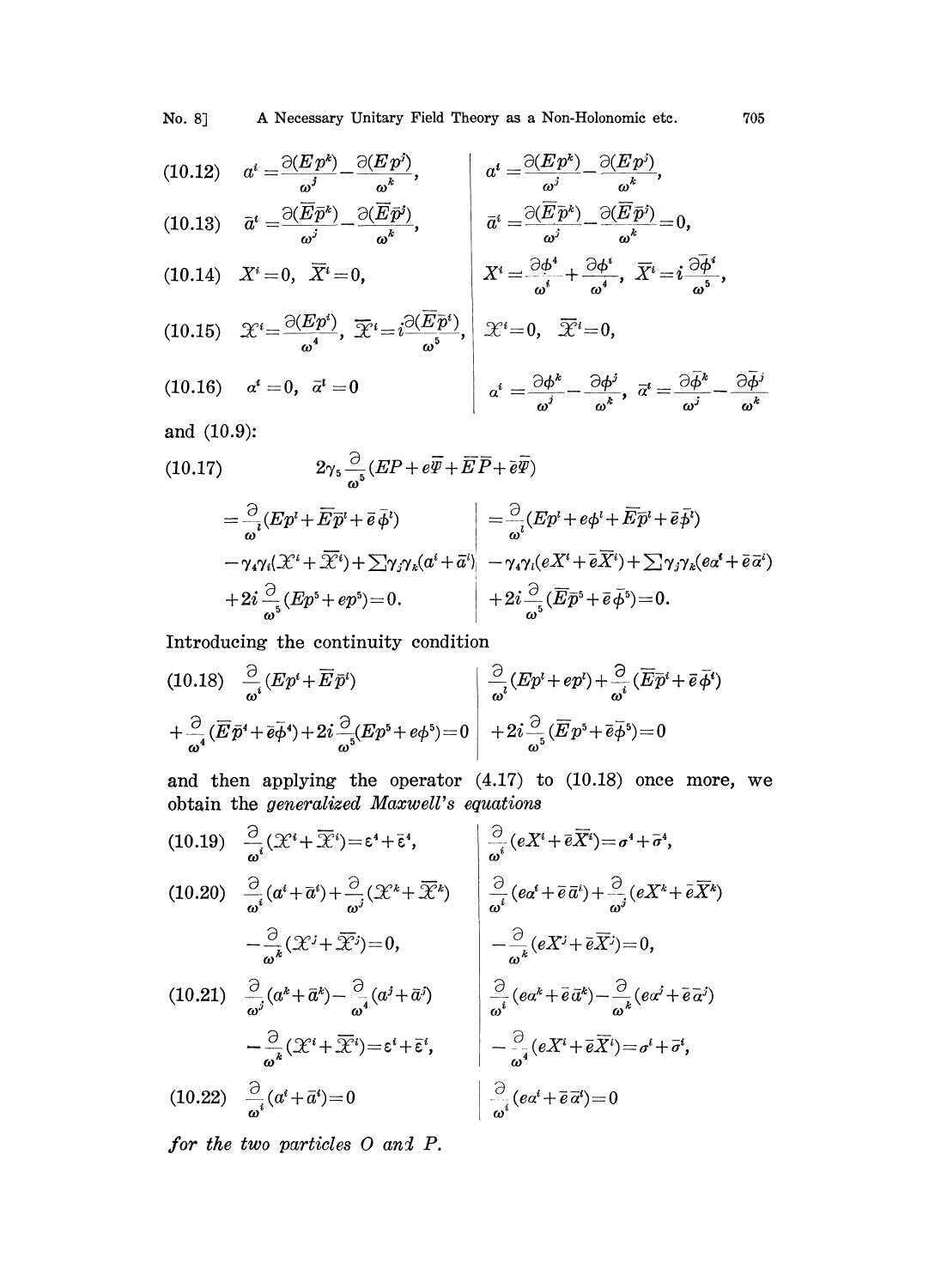11. General-Relativistic Analogue to the Dirac Equation for the Case of Gravitation Case of Electromagnetism for Two Particles. The (5.1) becomes  $(11.1)$ =  $-\gamma_4\gamma_i(\mathcal{X}^i + \overline{\mathcal{X}}^i) + \sum \gamma_j \gamma_k(a^i + \overline{a}^i)$ <br>and (5.3) and (7.1) to<br>(11.2)  $\left[\gamma_i(E + \overline{E})\frac{h}{2\pi i}\frac{\partial}{\partial s^i}\right] + \sum \gamma_j \gamma_k(e\overline{a}^i + \overline{e}\overline{a}^i)$ <br>(11.2)  $\left[\gamma_i(E + \overline{E})\frac{h}{2\pi i}\frac{\partial}{\partial s^i}\right] = -\gamma_4\gamma_i(e\overline{X}^i + \overline$  $+\gamma_4\Bigl(\frac{h}{2\pi i}E\frac{\partial}{\omega^4}+\overline{m}_0\overline{E}^2\Bigr)\qquad \qquad \nonumber\\ +\gamma_4\Bigl(\frac{h}{2\pi i}E\frac{\partial}{\omega^4}+e\phi^4\Bigr)+\gamma_5\Bigl(\frac{h}{2\pi i}\overline{E}\frac{\partial}{\omega^5}$  $+\gamma_5\Big(\frac{\hbar}{2\pi i}\overline{E}\frac{\partial}{\omega^5}+m_0E^2\Big]\psi\!=\!0, \ \ \ \Bigg| \ +\bar{e}\bar{\phi}^5\Big)\Big]\psi\!=\!0,$ (11.3)  $\gamma_i \left[ \frac{h}{2\pi i} (E + \overline{E}) \frac{\partial}{\omega^i} \right] \left[ \gamma_i \left( \frac{h}{2\pi i} E \frac{\partial}{\omega^i} + e \phi^i + \frac{h}{2\pi i} \overline{E} \frac{\partial}{\omega^i} + \overline{e} \overline{\phi}^i \right) \right]$  $+\gamma_4\left\{\frac{h}{2\pi i}(E+\overline{E})\frac{\partial}{\partial t}+\bar{e}\,\bar{\phi}^4\right\}\qquad\qquad\left.+\gamma_4\left(\frac{h}{2\pi i}E\frac{\partial}{\partial t}+e\phi^4+\frac{h}{2\pi i}\overline{E}\frac{\partial}{\partial t}\right)\right\}$  $+\gamma_5\Big\{\frac{h}{2\pi i}(E+\overline{E})\frac{\partial}{\partial^5}+e\phi^4\Big\}\Big]\psi=0.\ \Bigg|\ +\gamma_5\Big\{(E+\overline{E})\frac{h}{2\pi i}\frac{\partial}{\partial^5}+\overline{e}\overline{\phi}^5\Big\}\Big]\psi=0.$ 

12. General Relativistic Analogue to the Schrödinger Equation for the Gravitation  $\qquad \qquad$  for the Electromagnetism for Two Particles. (8.1) and (8.2) become our general-relativistic analogues to the Schrödinger equation:

$$
(12.1) \quad\n\left[-\frac{h^2}{4\pi^2}(E+\overline{E})^2\left(\frac{\partial}{\omega^i}\right)^2\right]\n-\left(\frac{h}{2\pi i}E\frac{\partial}{\omega}+\overline{m}_0\overline{E}^2\right)^2\n+\left(\frac{h}{2\pi i}\overline{E}\frac{\partial}{\omega}+m_0E^2\right)^2\n+\left(\frac{h}{2\pi i}\overline{E}\frac{\partial}{\omega}+m_0E^2\right)^2\n\left[\sqrt{2\pi i}\overline{E}\frac{\partial}{\omega}+e\phi^i\right]^2\n+\left(\frac{h}{2\pi i}\overline{E}\frac{\partial}{\omega^i}+m_0E^2\right)^2\n\left[\psi=0,\n\right]\n+e\overline{\phi}^5\right)^2\n\left[\psi=0,\n\left[\frac{h^2}{2\pi i}E\frac{\partial}{\omega}+e\phi^i\right]^2\n+\left(\frac{h}{2\pi i}\overline{E}\frac{\partial}{\omega^i}+e\overline{\phi}^i\right)^2\n-\left(\frac{h}{2\pi i}E\frac{\partial}{\omega^i}+\frac{h}{2\pi i}\overline{E}\frac{\partial}{\omega^i}+e\overline{\phi}^i\right)^2\n-\left(\frac{h}{2\pi i}E\frac{\partial}{\omega^i}+e\overline{\phi}^i\right)^2\n+\left(\frac{h}{2\pi i}(E+\overline{E})\frac{\partial}{\omega^i}+e\phi^i\right)^2\n\left[\frac{h}{2\pi i}E\frac{\partial}{\omega^i}+e\phi^i+\frac{h}{2\pi i}\overline{E}\frac{\partial}{\omega^i}\right)^2\n+\left(\frac{h}{2\pi i}(E+\overline{E})\frac{\partial}{\omega^5}+e\phi^i\right)^2\n\right]\psi=0.
$$

(iii) An Exact Gravitational (iii') An Electromagnetic Wave Theory of a Single Particle

13. Problem Formulation. Consider a single particle  $P$  charged with constant rest-mass  $m_0$ , with constant electricity  $-e$ ,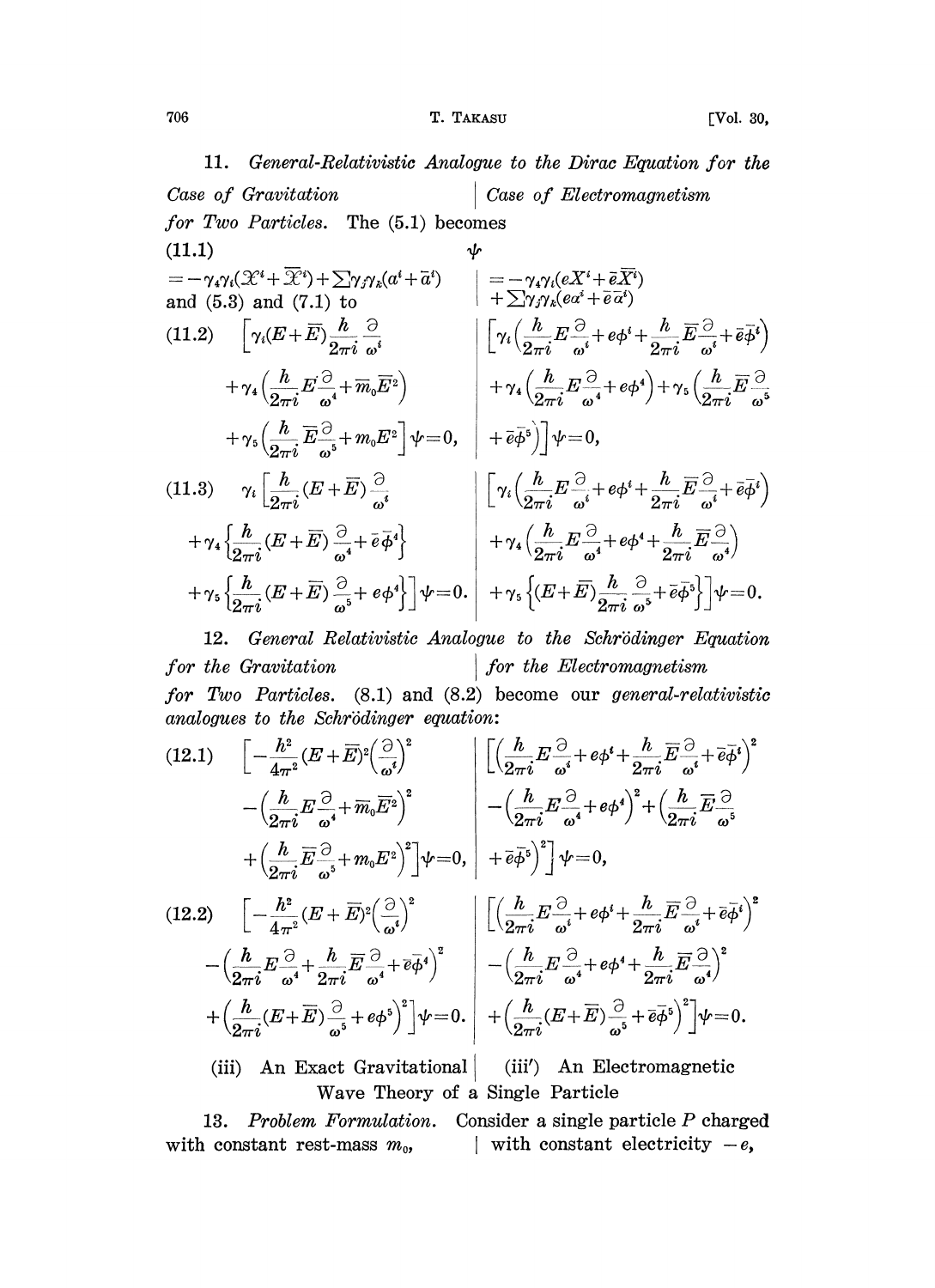which makes a motion emitting

## gravitational electromagnetic

energy radially in such a manner, that the action is non-holonomic, the energy level being" spherical. The law of motion is required.

Solution. Introducing the condition that the particle O has no rest-mass  $(\overline{m}_0=0)$  electric charge  $(e=0)$ into (10.19), (10.20), (10.21) and (10.22), we obtain

(13) 
$$
\frac{\partial \mathcal{X}^i}{\omega^i} = \varepsilon^4, \quad \frac{\partial a^i}{\omega^i} + \frac{\partial \mathcal{X}^k}{\omega^j} \qquad \frac{\partial X^i}{\omega^i} = \frac{\sigma^4}{e}, \quad \frac{\partial a^i}{\omega^i} + \frac{\partial X^k}{\omega^j}
$$

$$
-\frac{\partial \mathcal{X}^i}{\omega^k} = 0, \quad \frac{\partial a^k}{\omega^j} - \frac{\partial a^j}{\omega^k} \qquad -\frac{\partial X^j}{\omega^k} = 0, \quad \frac{\partial a^k}{\omega^i} - \frac{\partial a^k}{\omega^k} = 0.
$$

The lefthand side is The righthand side is

gravitational analogues general-relativistic generalizations

of the Maxwell's equations.

14. General-Relativistic Analogues to the Dirac Equations for  $the \textit{ Case of Gravitation}$   $the \textit{ Case of Electromagnetism}$ for a Single Particle. For the case of a single particle  $P$ ,  $(11.2)$ 

and (11.3) becomes respectively to

(14.1) 
$$
\left( \left[ \gamma_t E \frac{h}{2\pi i} \frac{\partial}{\omega^i} + \gamma_5 m_0 E^2 \right] \psi = 0, \left[ \gamma_t \left( \frac{h}{2\pi i} E \frac{\partial}{\omega^i} + e \phi^i \right) \right] \psi = 0,
$$
  
(14.2) 
$$
\left[ \gamma_t \frac{h}{2\pi i} E \frac{\partial}{\omega^i} + \gamma_t \left( \frac{h}{2\pi i} E \frac{\partial}{\omega^i} + e \phi^i \right) \right] \psi = 0,
$$

$$
+ \bar{e} \bar{\phi}^4 \right) + \gamma_5 \left( \frac{h}{2\pi i} E \frac{\partial}{\omega^5} + e \phi^5 \right) \psi = 0.
$$

15. General-Relativistic Analogue to the Schrödinger Equations for the Case of

Gravitation Electromagnetism

for a Single Particle. For the case of a single particle  $P$ ,  $(12.1)$ and (12.2) become respectively to

$$
(15.1) \left(-\frac{h^2}{4\pi^2}E^2\left(\frac{\partial}{\omega^i}\right)^2 - \frac{h^2}{4\pi^2}E^2\left(\frac{\partial}{\omega^i}\right)^2\right] \left[\left(\frac{h}{2\pi i}E\frac{\partial}{\omega^i} + e\phi^i\right)^2 - \left(\frac{h}{2\pi i}E\frac{\partial}{\omega^i} + e\phi^i\right)^2\right] + (m_0E^2)^2 \right] \psi = 0,
$$
\n
$$
(15.2) \left[\frac{h^2}{4\pi^2}E^2\left(\frac{\partial}{\omega^i}\right)^2 + \frac{h^2}{4\pi^2}E^2\left(\frac{\partial}{\omega^i}\right)^2\right] \psi = 0.
$$
\n
$$
+ \left(\frac{h}{2\pi i}E\frac{\partial}{\omega^5} + e\phi^5\right)^2 \right] \psi = 0.
$$
\n
$$
\left[\left(\frac{h}{2\pi i}E\frac{\partial}{\omega^i} + e\phi^i\right)^2 - \left(\frac{h}{2\pi i}E\frac{\partial}{\omega^4} + e\phi^4\right)^2\right]
$$
\n
$$
+ \left(\frac{h}{2\pi i}E\frac{\partial}{\omega^5} + e\phi^5\right)^2 \psi = 0.
$$